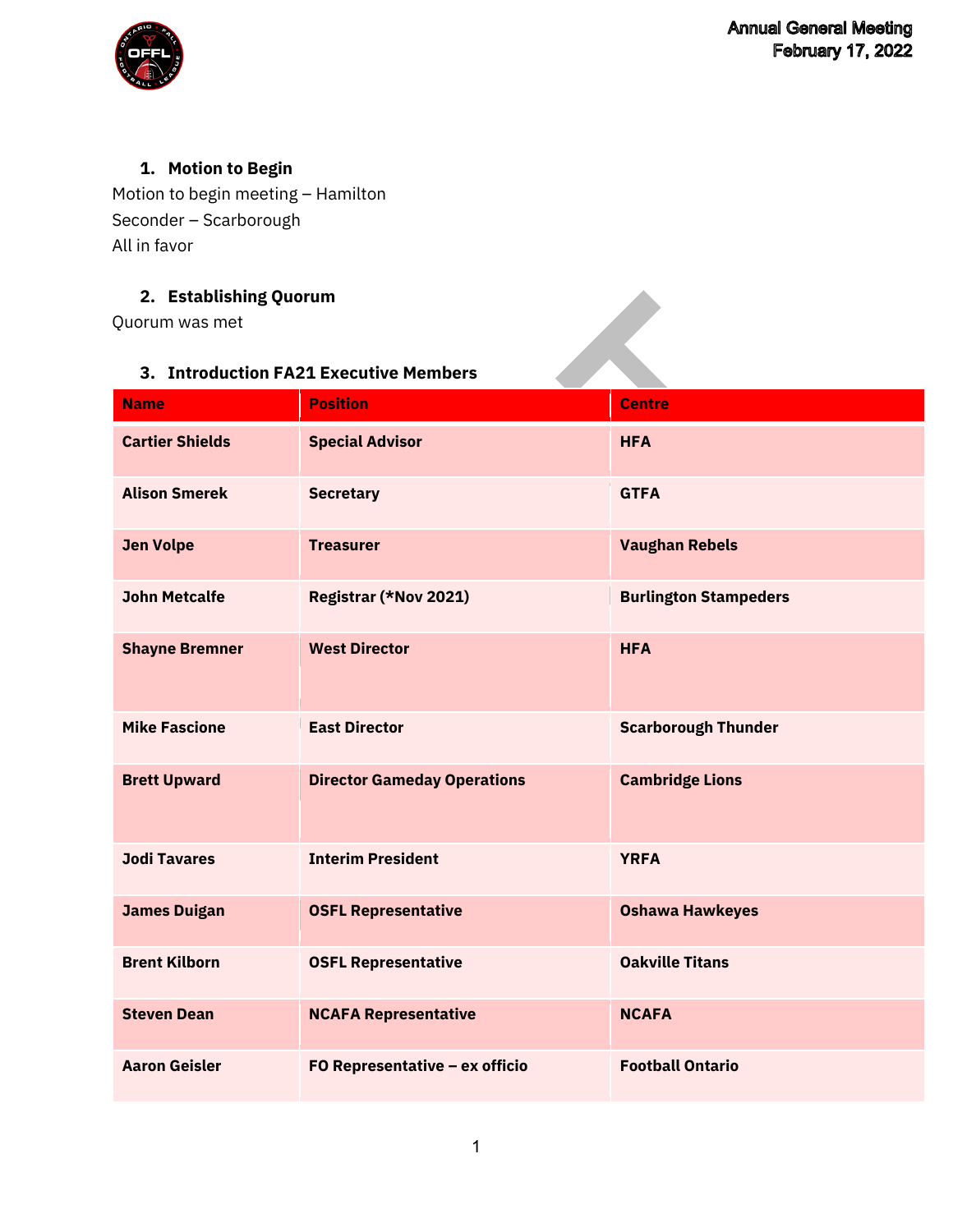

#### **4. Treasurer's Report:**

|                                         |                |                  |               | <b>Summer Season Expenses</b>     | o        | 0                | 0        |
|-----------------------------------------|----------------|------------------|---------------|-----------------------------------|----------|------------------|----------|
| 2021 OFL Income Statement               |                |                  |               | Administrative                    | 0        |                  |          |
| as of Feb 16 2022 7297.53               |                |                  |               | <b>OFA Fees</b>                   | 1,000    | $\boldsymbol{0}$ | 1,000    |
| $(+$ (DR) = expense; $-(CR)$ = revenue) |                |                  |               | <b>Bank Fees</b>                  | 52       | 0                | 52       |
|                                         | 2021           | 2021             | 2021          | <b>E-Transfer AutoDeposit Fee</b> | 11       | 0                | 11       |
|                                         | <b>Actuals</b> | <b>Accruals</b>  | <b>Final</b>  |                                   |          |                  |          |
| Fees - Summer                           | 0              |                  | $\Omega$      | <b>Admin Expenses</b>             | 1,062    |                  |          |
| Fees - Fall                             | (20, 400)      | $\boldsymbol{0}$ | (20, 400)     | <b>Fall Season</b>                |          |                  |          |
|                                         |                |                  |               | <b>Trophies</b>                   | 15,995   | $\boldsymbol{0}$ | 15,995   |
| Fees                                    | (20, 400)      | 0                | (20, 400)     | <b>Field Rental</b>               | 1,275    |                  | 1,275    |
|                                         |                |                  |               | Officials / Timers                | (6, 730) | $\boldsymbol{0}$ | (6, 730) |
| Champ Day Gates - Summer                | 0              | $\boldsymbol{0}$ | $\mathcal{O}$ | <b>Athletic Therapists</b>        | 1,920    | $\boldsymbol{0}$ | 1,920    |
| Champ Day Gates - Fall                  | 7,892          | $\boldsymbol{0}$ | 7,892         | Misc.                             | (692)    |                  | (692)    |
| <b>Autodeposit In Error</b>             | 0              | $\theta$         |               | Exec. Expense                     | (388)    | $\boldsymbol{0}$ | (388)    |
| Other revenue                           | 7,892          | 0                | 7,892         | Marketing/Advertising             | 0        | 0                | Ω        |
| <b>Total Revenue</b>                    | (12,508)       | $\bullet$        | (12, 508)     | <b>Fall Season Expenses</b>       | 11,379   | 0                | 11,379   |
|                                         |                |                  |               | <b>Total Expenses</b>             | 12,441   | $\mathbf{0}$     | 11,379   |
|                                         |                |                  |               | (Net Loss) Net Income             | (67)     | $\mathbf{0}$     | (1, 129) |

- Due to the inclusion of U16 and U18 for the 2021 season, both revenue and expenses were higher.
- Trophies for Champ Day were the largest single expense for the season.
- Both Saturday and Sunday's Champ Day announcers were paid in cash.
- The cash was counted and the announcers were paid in the presents of 2 executive members.

#### **Approval of Treasurer's Report**

Waterloo brought motion Brantford seconded motion Motion to approve financial statement passed unanimously.

#### **5. Year in Review**

- Transition OFL to OFFL
- Executive representation from OSFL, FO, NCAFA
- Process updates included complaint investigations
- Integration (temporary) of U16 and U18
- Website & CRM transition to Team Linkt
- Champs Day
- Records Retention regulations
- Challenges: competing board vacancies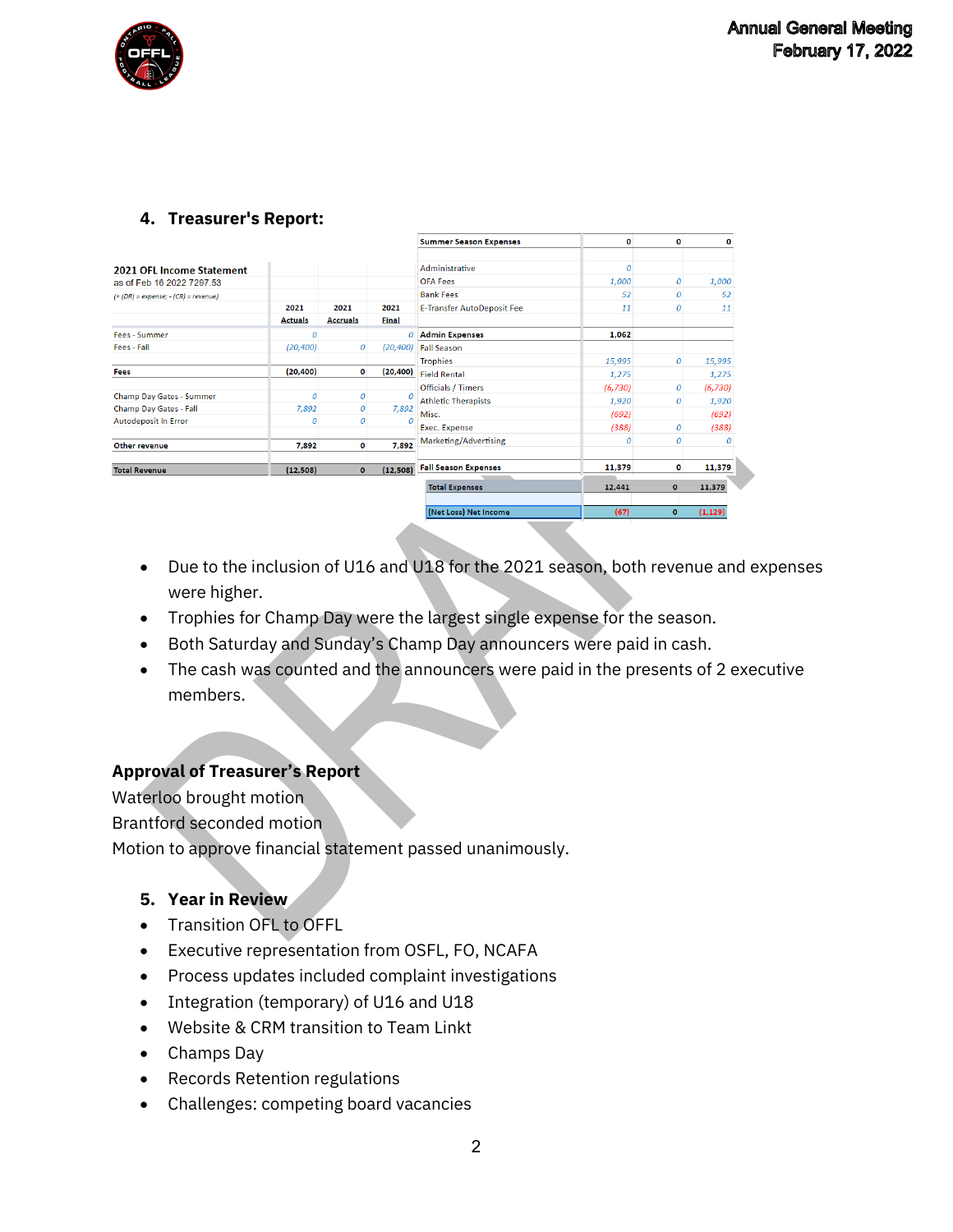

### **6. Key Dates for 2022 Season**

- Declaration forms are due April 15, 2022.
- Only electronic submissions will be accepted this year.
- Form:<https://forms.gle/gkmEZQ5h5cg4BJY49>
- Games are targeted to begin the first weekend of September 2022
- Champs Day tentatively to take place November 11th & 12th 2022
- Fall Cup will be the weekend after.
	- The Fall Cup will be hosted in Ottawa this year.
	- •
- Target date for schedule release is early June 2022. The executive is exploring scheduling software for the upcoming season.
- Plan is to run a 6 game season but will revisit after declaration
- Football Ontario ( Aaron) reviewed the 1 yr grace period for the roll out of LTAD as per Football Canada.

# **7. Age Groups for Fall 2022**

U8 (born 2015-2016) - Flag Only U10 (born 2013 or 2014) - Tackle, 6-a-side only U12 (born 2011-or 2012)- Tackle, 9-a-side only U14 (born 2009-2010) – Tackle Women's 6 a side U18 division

- Flag is encouraged at U8 but there is no expectation of travel at that age.
- Clubs are still encouraged to run the First Down program and consider a hybrid program of First Down and Flag.
- OFFL is in alignment with the LTAD for the age brackets.

### **8. Fees for 2022**

- Team fees remain at \$300 per team.
- Teams are encouraged to pay electronically whenever possible
- There will be a hard deadline for adding or withdrawing a team.
- Roster limits will be enforced.

# **9. Elections**

Treasure: Jen Volpe (Vaughan Rebels) acclaimed Vice President: Alison Smerek (GTFL/Toronto Jets) acclaimed Registrar: Unfilled West Director: Unfilled